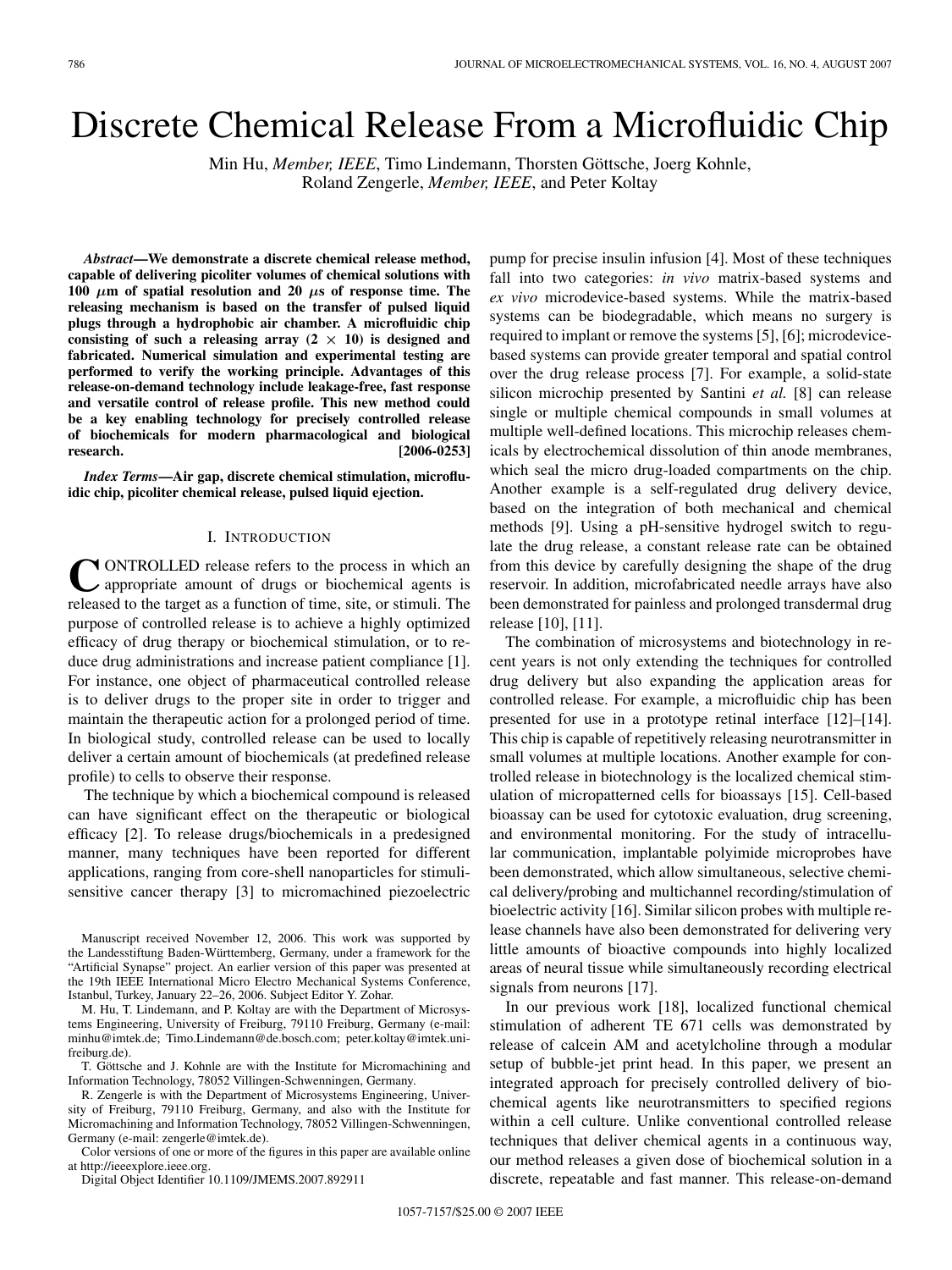

Fig. 1. Working principle of discrete chemical release based on air-gap technology. A hydrophobic air chamber is combined with a burst liquid jet generator and acts as a reversible burst valve. (a)–(d) show that the hydrophobic air chamber normally cuts off the liquid pathway, but allows an ejected liquid plug to pass through it. With sufficient kinetic energy to overcome the surface tension, the ejected liquid plug can fly over the air gap and enter into the opposite release aperture.

technique outperforms those of existing approaches, particularly in volumetric resolution, spatial resolution and control of release profile. The following sections focus on the working principle of the method, its theoretical models and implementation in a microfluidic chip.

#### II. PRINCIPLE AND THEORETICAL MODELS

# *A. Working Principle*

The main technological challenges for temporally and spatially controlled chemical release are the following: 1) how to swiftly switch ON and OFF a tiny array of release apertures and 2) how to effectively block any possible leakage from the apertures when the drugs or chemicals are not demanded. The latter is a particularly critical issue for functional chemical stimulation in many cellular studies.

To avoid continuous chemical stimulation as a consequence of leakage, our approach uses burst liquid ejection through an air gap for chemical release in chip design (Fig. 1). The release unit considered for this purpose consists of a burst liquid jet generator, a hydrophobic air chamber, and a release aperture. The burst liquid jet generator is used to produce discrete liquid plugs or droplets from the ejecting nozzle with high speed and on demand. Depending on the specific applications, the burst liquid jet generator could be a thermal bubble actuator, or a micropiezoelectric/electrostatic actuator known from different types of inkjet print heads. Because of its simplicity in implementation, however, in this paper we only consider thermal bubble actuation for pulsed liquid plug/droplet generation.

The leakage-blocking hydrophobic air chamber—the key element of the release unit—works as a reversible burst valve. It normally prevents liquid passing through, thus eliminating any possible leakage from the open release aperture. The impingement of ejected liquid plugs in the release aperture will not cause splash of smaller droplets due to larger surface energy required. This means that the pulsed liquid jet will completely enter into the release aperture. As the air in the chamber is not escaping during the liquid ejection, the blocking effect of the hydrophobic chamber can be sustained after each ejection.



Fig. 2. Liquid holding mechanism by a hydrophobic air chamber. The air gap between the ejecting nozzle and the release aperture severs the flow path. The hydrophobic surface of and the pressure inside the chamber prevent liquid passing through it when no pulsed liquid jet is generated by the micro (thermal bubble) actuator.

Besides preventing leakage, our method also gives an intrinsic advantage over those approaches that are based on diluting the same amount of chemicals in a larger volume. If the chemicals are diluted and delivered in larger liquid volumes to cells, the whole liquid environment of certain cells is replaced by the diluted solution. Our technique allows the delivery of chemical solution in volumes as small as picoliters. In this way, we can swiftly add extremely small amounts of chemicals to cells without displacing the existing liquid environment around a specific cell area.

#### *B. Liquid Holding Mechanism*

To illustrate how liquid can be held from leaking by the hydrophobic chamber, Fig. 2 shows a schematic model of the hydrophobic air chamber. Due to the hydrophobic property of the chamber, liquid from the nozzles (by self-priming capillary forces) will not wet the chamber surface. Instead, meniscuses will be formed at the nozzle (or aperture) orifices on both sides of the chamber.

Considering that the force balance on the liquid in the ejection nozzle and according to the Young–Laplace equation  $[19]$ , we have

$$
P_1 - P_2 = \frac{4\sigma \cdot \cos(\pi - \theta_1)}{d_1} \tag{1}
$$

where  $P_1$  is the liquid pressure in the ejection nozzle,  $P_2$  is the air pressure in the hydrophobic chamber,  $\sigma$  is the surface tension of the liquid,  $d_1$  is diameter of the ejection orifice, and  $\theta_1$  is the static (equilibrium) contact angle of the liquid at the hydrophobic ejection nozzle, which is defined as the angle on the liquid side of the tangential line drawn through the threephase boundary where a liquid, gas, and solid intersect.

The pressure that a hydrophobic chamber can withstand is limited. Given a surface material and a liquid, the maximum contact angle is fixed and known as the dynamic advancing contact angle  $(\theta_a)$ . Therefore, the maximum pressure  $(P_{1\max})$ that the hydrophobic chamber can resist from the side of ejection nozzle is

$$
P_{1\max} = \text{Max}(P_1) = \frac{4\sigma \cdot \cos(\pi - \theta_a)}{d_1} + P_2.
$$
 (2)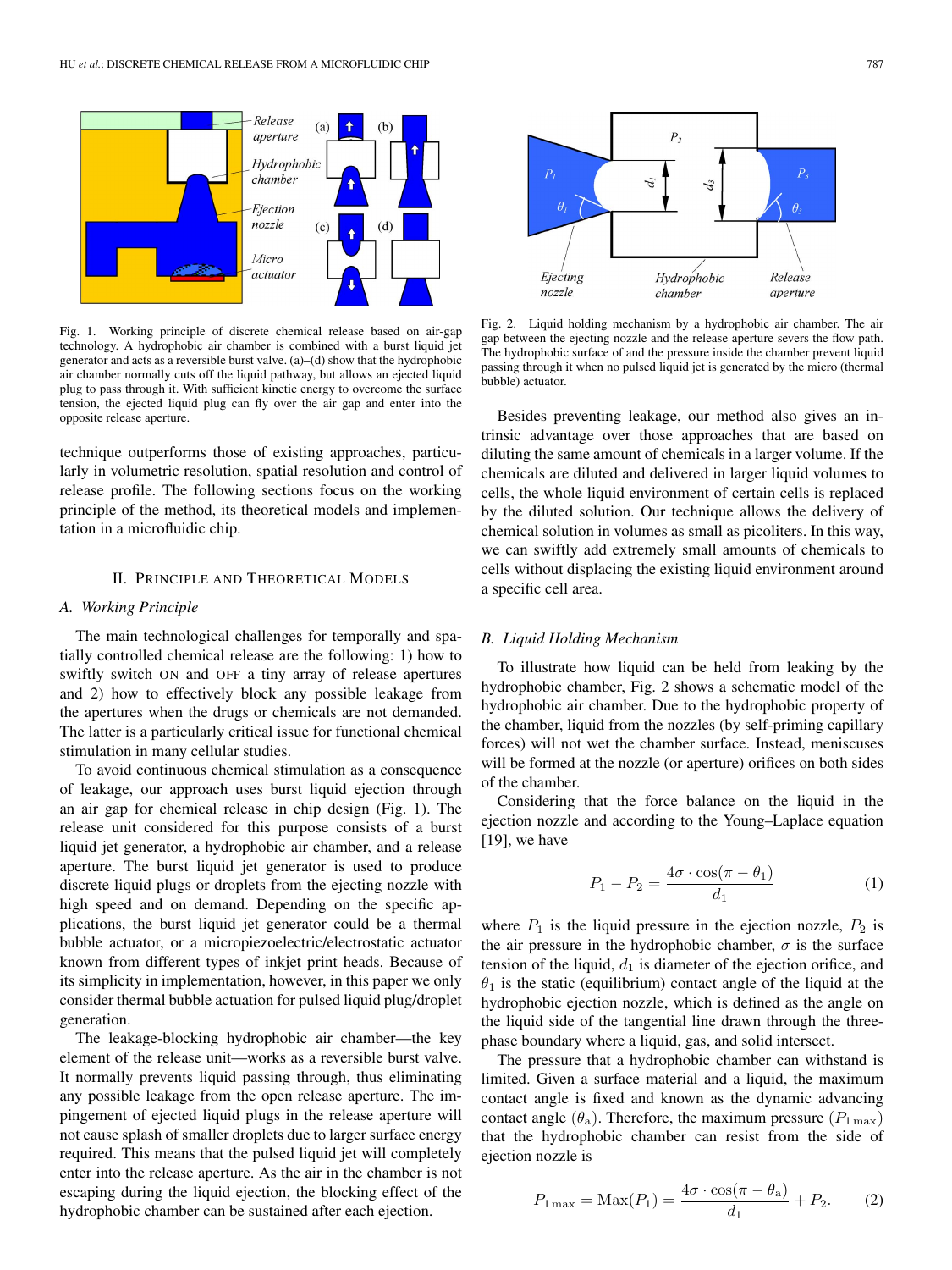Similarly, considering the force balance on the liquid in the release aperture, we have

$$
P_3 - P_2 = \frac{4\sigma \cdot \cos(\pi - \theta_3)}{d_3} \tag{3}
$$

where  $P_3$  is the liquid pressure in the release aperture,  $d_3$  is diameter of the release nozzle, and  $\theta_3$  is the static (equilibrium) contact angle of the liquid at the hydrophobic edge of the release aperture. Also, the maximum pressure  $(P_{3\max})$  that the hydrophobic chamber can resist from the side of the release nozzle is

$$
P_{3\max} = \text{Max}(P_3) = \frac{4\sigma \cdot \cos(\pi - \theta_a)}{d_3} + P_2.
$$
 (4)

As long as the liquid pressure on each side of the hydrophobic chamber is lower than the corresponding critical pressure, chemical solution can be held in the ejection nozzle without release or leakage through the air gap. For example, suppose the air pressure in the hydrophobic chamber is the same as atmospheric pressure  $(P_2 = P_{\text{atm}})$  and the hydrophobic chamber is completely nonwettable ( $\theta_a = 180^\circ$ ). For a 30- $\mu$ m ejection nozzle filled with pure water ( $\sigma = 7.28 \times 10^{-2}$  N/m), according to (2), the air gap is not leaking up to 103.75 kPa (equivalent gauge pressure 2.43 kPa). Moreover, this critical pressure is also adjustable by regulating the pressure in the hydrophobic chamber  $(P_2)$ .

#### *C. Dynamicsof Liquid Transportation*

The transportation of pulsed liquid plug through the air gap can be divided into several steps. First, a liquid jet is formed at the outlet of the ejecting nozzle by the rapid increase of pressure in the nozzle chamber. Then, the ejected liquid jet flies through the air gap. After that, the liquid jet impinges on the liquid surface in the release nozzle and merges into it. Depending on the size of the air gap, the breakup of liquid jet by the decrease of pressure in the ejecting nozzle will occur either before (large air gap) or after (small air gap) the head of liquid plug has merged into the release nozzle.

Suppose the fluid is incompressible and with constant viscosity, the motion of liquid can be described by the Navier–Stokes equation and the mass continuity equation [20]

$$
\rho \left( \frac{\partial \vec{v}}{\partial t} + (\vec{v} \cdot \nabla) \vec{v} \right) + \nabla p - \eta \nabla^2 \vec{v} = 0
$$
  

$$
\nabla \cdot \vec{v} = 0
$$
 (5)

where  $\rho$  is the density,  $\vec{v} = (u, v, w)$  is the velocity vector, t is a time variable,  $p$  is the pressure,  $\eta$  is the dynamic viscosity of the liquid.

The boundary conditions applicable to the control volume are as follows. At the wall of the heater chamber, nozzle, and the release aperture, a no-slip boundary condition is given by

$$
\vec{v} = 0.\tag{6}
$$

At the liquid inlet of the heater chamber and the outlet of the release nozzle, constant pressure boundary conditions are, respectively, imposed as

$$
p = P_{\text{res}} \tag{7}
$$

and

$$
p = P_{\text{ape}} \tag{8}
$$

where  $P_{\text{res}}$  is the pressure in the liquid reservoir, and  $P_{\text{ape}}$  is the pressure at the outlet of the release aperture. At the outlet of the ejection nozzle, the inlet of the release aperture and the surface of the liquid jet, a free surface boundary condition can be applied as

$$
p = P_2 + \sigma \left(\frac{1}{r_1} + \frac{1}{r_2}\right) \tag{9}
$$

where  $P_2$  is the pressure in the hydrophobic air chamber,  $r_1$ and  $r_2$  are principal radii of the curvature at given point on liquid surface. At the vapor bubble surface, a similar boundary condition is given by

$$
p = p_{\text{vap}} + \sigma \left(\frac{1}{r_1} + \frac{1}{r_2}\right) \tag{10}
$$

where  $p_{\text{vap}}$  is the pressure in the vapor bubble,  $r_1$  and  $r_2$  are principal radii of the curvature at given point on the bubble inner surface.

According to the thermal bubble model developed by Asai [21], the vapor pressure in the thermal bubble can be modeled by an impulsive function

$$
p_{\rm vap} = (P_{\rm i} - P_{\rm s}) \exp\left[-\left(\frac{t}{t_0}\right)^{0.5}\right] + P_{\rm s} \tag{11}
$$

where  $P_i$  is the initial bubble pressure that can be determined by using the Clapeyron–Clausius equation [22],  $P_s$  is the bubble pressure in the later stage depending on the ambient temperature of the bubble,  $t_0$  is a time constant indicating the speed of pressure decrease which depends on the geometry and the thermal properties of the materials and the profile of heating pulse.

The transportation of the pulsed liquid plug by thermal bubble actuation is a very complicated free surface flow problem [23]–[26]. It depends not only on liquid properties like the viscosity and surface tension but also on the geometry of the ejecting nozzle and liquid velocity distribution in it. The dynamics of this pulsed ejection is complicated also by the fact that, it is an unsteady flow that is a function of time and space in both the ejecting and release nozzles. The highly nonlinear nature of the Navier–Stokes equations that govern fluid flow here prevents explicit analyses of the phenomenon. To evaluate and determine the required pulsed pressure and boundary conditions (including geometries) for liquid plug transportation, in the next section we use computational fluid dynamic (CFD) methods to solve the above system governing equations.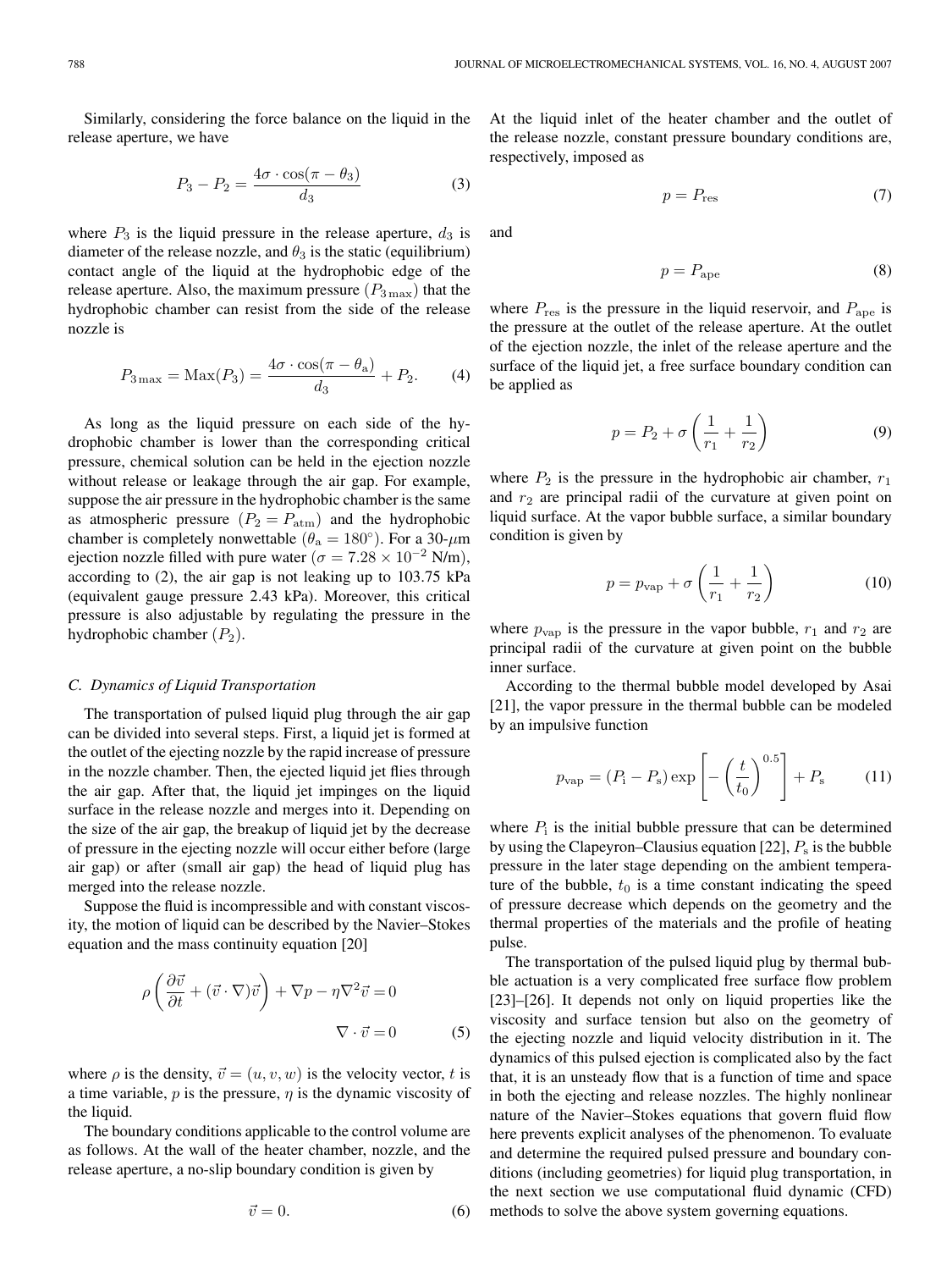

Fig. 3. Design of microchip with integrated air gaps. 20 individually controllable delivery units are evenly deployed on the top center of the chip, forming a 10  $\times$  2 release array with pitches (spatial resolution) of 100  $\times$  100  $\mu$ m. Each delivery unit has a short structured microfluidic channel, which connects the microheater chamber to the main chemical supply (channel 1 or 2). On top of the microheater chamber is the ejecting nozzle. It is 30  $\mu$ m in diameter and  $35 \mu m$  in height. Four ejecting nozzles share a common hydrophobic air chamber on top.

#### III. DESIGN AND SIMULATION

#### *A. Design*

Based on the working principle described above, a microfluidic chip is designed for fluid delivery into an aqueous medium via an integrated air-gap chamber. In the design, thermal bubble actuation is chosen for the generation of pulsed liquid plug/droplet.

As shown in Fig. 3, the microchip comprises two main fluidic channels (1 and 2) with 20 individually addressable delivery units connecting to them. These delivery units form a  $10 \times 2$ delivery array with nozzle diameter of 30  $\mu$ m and pitch size of  $100 \mu m$  on the center of the chip. Depending on the application, the microchip surface can be covered with either a layer containing a micromachined release aperture, a nanoporous membrane or a cell culture insert (as in the experiments presented later on) with a porous membrane at the bottom to form the release apertures.

#### *B. Simulation*

For discrete chemical release, a complete liquid release cycle includes the energizing of the microheater, bubble nucleation, growth and collapse of vapor bubble, liquid jet formation, breakup and emerging of liquid into release aperture, as well as refilling of the ejecting nozzle. Due to the complexity of the process, it is very difficult to evaluate this dynamic process by theoretically solving the coupled governing equations. To verify the working principle and check the feasibility of the presented chip design, a CFD simulation has been performed which visualizes the dynamic process of a pulsed liquid plug crossing the air gap under thermal bubble actuation. We choose commercially available software, CFD-ACE+ from ESI-CFD, for this simulation work. CFD-ACE+ uses numerical methods to solve both the Navier–Stokes equations and mass continuity equations. It adopts the volume-of-fluid method to model free boundary surfaces. Therefore, this software can simulate 3-D



Fig. 4. Schematic 3-D geometric model and boundary conditions of a release unit for CFD simulation. To simplify the simulation: 1) a cylindrical nozzle instead of nanoporous membrane is modeled as release aperture; 2) an individual cylindrical air chamber rather than a shared one is used to neglect the influence from three neighboring nonactive release units and; 3) the thermal bubble actuation is modeled as an air inlet boundary condition at the microheater area in this mode.

and complex fluid flows like a liquid plug flying through an air gap.

Fig. 4 shows the 3-D geometric model and the boundary conditions for one release unit of the microfluidic chip. The geometry of the delivery unit is further meshed by 3-D structured grid with cubic cells. The boundary conditions for this simulation are as follows. First, the inner walls of the liquid supply channels, heating chamber, ejection nozzle, and the release aperture are assumed to be full-wetting, whereas the walls of the hydrophobic air chamber are assumed to be nonwetting. Second, the liquid inlet of the model is set at the entrance of the liquid supply channels, whereas the liquid out is set at the exit of the release nozzle. The pressures at the liquid inlet and outlet are considered as atmospheric pressure. Third, the thermal bubble actuation at the microheater area is modeled as an air inlet boundary condition as proposed by Asai, with a time-variable pressure profile described in (11). The bubble growth and collapse is thus approximated by an appropriate airflow through the heater area. Water and air are used as fluids for the simulation. We assume that the water has a density ( $\rho$ ) of 1000 kg/m<sup>3</sup>, a surface tension ( $\sigma$ ) of 0.073 N/m, and a dynamic viscosity  $(\eta)$  of 0.00098 kg/m · s, whereas air has a density ( $\rho$ ) of 1.207 kg/m<sup>3</sup>, and a dynamic viscosity ( $\eta$ ) of  $0.0000182$  kg/m  $\cdot$  s.

With this setup, a complete release cycle of liquid plug ejection under a pulsed thermal bubble pressure was simulated. The simulation results (Fig. 5) show that corresponding to the bubble growth, a liquid plug can be generated from the ejecting nozzle. Due to the fast dynamics behavior of the bubble actuation, the speed of ejected liquid plug can be very high (about 10 m/s). The liquid plug subsequently flies over the hydrophobic chamber and joins the liquid meniscus in the release nozzle and forms a liquid bridge. Then, the collapse of the thermal bubble cuts off the ejected liquid column. After that the tail of the liquid plug retracts into the release nozzle. Within a single ejection, a liquid amount of 20 pL could be transferred while the nozzle could be refilled for the next ejection in  $20 \mu s$  of time.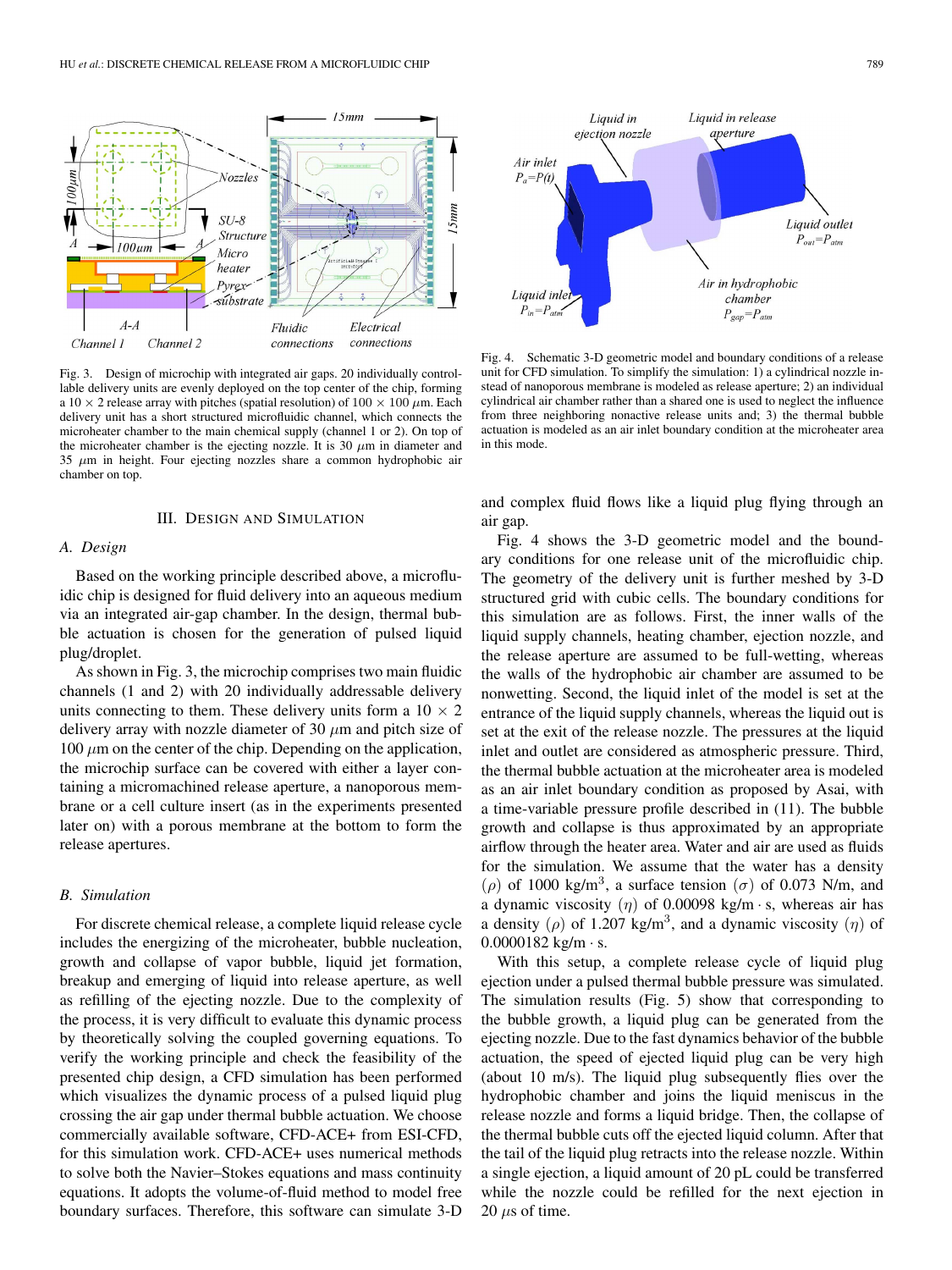

Fig. 5. Simulated process of an ejected liquid plug flying over the hydrophobic air chamber. (a) Liquid jet forming at  $t = 2 \mu s$ . (b) Liquid jet bridging the air gap at  $t = 4 \mu s$ . (c) Liquid plug breakup at  $t = 14 \mu s$ . (d) End of transport process at  $t = 28 \mu s$ . Corresponding to the process are the growth and collapse of the "thermal bubble" at the microheater area.



Fig. 6. Schematic diagram of microfabrication procedure for the designed microchip. (a)–(d) Lower part fabrication process. (e)–(h) Upper part fabrication process. Microheaters, electronic interconnections, and open fluidic channels are fabricated on a Pyrex substrate to form the chip lower part. The ejection nozzles and common air chambers which form the chip upper part are made of SU-8.

#### IV. FABRICATION AND ASSEMBLY

## *A. Fabrication Process*

We chose SU-8 to fabricate the microfluidic structures because of its excellent resistance to chemical treatments and good biocompatibility. As SU-8 is a negative tone resist, however, we could not directly obtain the embedded channels, nozzles and air chambers by sequentially spin-coating and patterning SU-8 layers. We had to use bonding technologies to realize these embedded microstructures. Correspondingly, the fabrication process (Fig. 6) consists of three main steps: 1) fabrication of chip lower part with microheaters, electronic interconnections and open fluidic channels on the Pyrex substrate; 2) preparation of chip upper part with ejection nozzles and hydrophobic air chambers; and 3) bonding of the two parts with adhesive epoxy.



Fig. 7. Adhesive bonding of the two parts by making use of a microassembly system. First, the bonding surfaces of both parts are treated with oxygen plasma. Then, a very thin layer (about 5  $\mu$ m thick) of adhesive epoxy (EPO-TEK 353ND from Epoxy Technology, Inc.) is evenly applied to the bonding surface of the upper SU-8 structure by a roller. After that, the two parts are held, aligned, and pressed, together with a chip-bonding system (Fineplacer Lambda from Finetech GmbH).

For the fabrication of the lower part of the chip, first a 100-nm-thick titanium layer and a 500-nm-thick gold layer, respectively, were magnetically sputtered and wet etched to form the microheaters and electrical interconnections on the Pyrex substrate. Then, a  $2-\mu m$ -thick LTO was deposited and patterned on the microheaters and interconnection lines as an insulation layer. After that, a  $20$ - $\mu$ m-thick SU-8 2025 layer was spin-coated and patterned with open microfluidic channels. Finally, the wafer was diced to chips after the mechanical drilling of the fluidic inlets and outlets on the Pyrex substrate.

The chip's upper part was initially fabricated on a silicon wafer by spin coating and patterning of multilayers of SU-8. First, a very thin layer of OmniCoat was applied to the wafer surface by spin coating for the later release of the SU-8 structures as described in [27]. Then, a  $25-\mu m$ -thick layer of SU-8 2025 and a 300- $\mu$ m-thick layer of SU-8 2100 were sequentially spin-coated and lithographically patterned to form the ejection nozzles and air chambers. After that, the wafer was put into SU-8 developer in an ultrasonic bath. Due to the internal stresses of the baked layers the patterned SU-8 structures could be easily released from the silicon substrate.

#### *B. Assembly*

Fig. 7 shows the adhesive bonding procedure of the two separately fabricated parts. After bonding, the chip was put into an oven and dried at 80 ◦C for 30 min. Here, control of the thickness of epoxy is critical for the success of this bonding process. Due to the capillary action of microchannels, the adhesive epoxy could have flown into and totally blocked the microfluidic channels during the bonding or drying process, if the applied epoxy would not have been thin enough.

The hydrophobic coating of the air chambers was performed in the last step. Perfluorodecyldimethylchlorosilane was dropped to the air chambers and then blown away while the microfluidic channels and nozzles were filled with photo resist for protection. Fig. 8 shows an assembled microfluidic chip, together with a microscopic image of the lower part [Fig. 8(a)] and an SEM image of the upper part [Fig. 8(b)] before it was glued and wire-bonded to a printed circuit board for testing.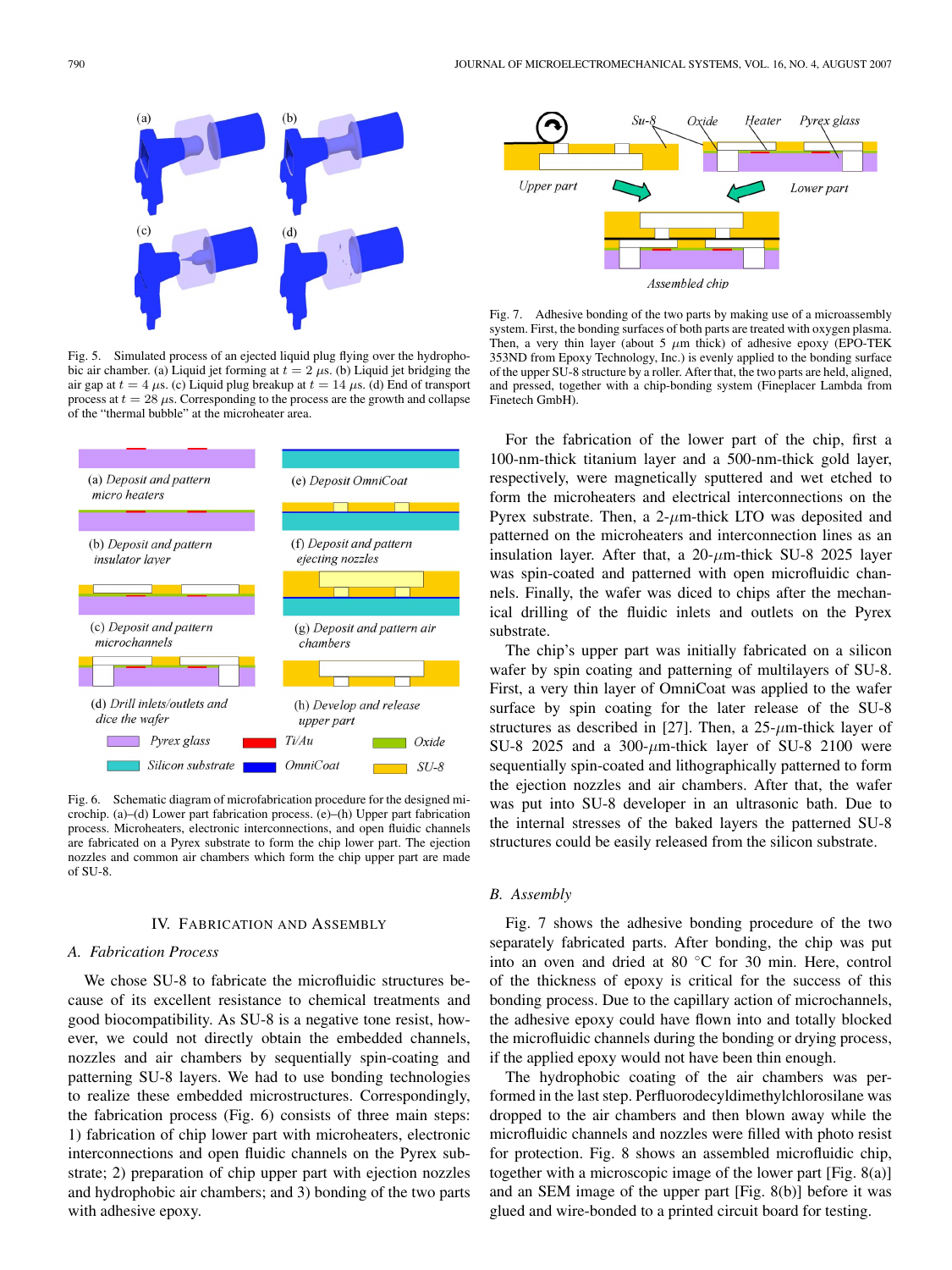

Fig. 8. Assembled microfluidic chip. (a) Microscopic image of the lower part showing the microheaters and open fluidic channels. (b) SEM image of the upper part showing four nozzles within each common air chamber.



Fig. 9. Experimental setup for the microfluidic chip (drawing not to scale). A cell culture insert with nanoporous membrane is bonded on top of the chip to observe the droplet release. Two arbitrary waveform generators (Agilent 33120A) are connected in burst mode to trigger the microheaters through a driver circuit for power amplification. The triggering signal from the first waveform generator is also used as synchronizing input for the stroboscopic camera to take the image at predefined delay time.

## V. EXPERIMENTAL VERIFICATION

#### *A. Experimental Setup*

To facilitate the testing, we directly attached a cell culture insert (PICMORG50 from Millipore) with double-sided tape on the top of the microchip to be able to observe droplet transfer (Fig. 9). The insert has a porous membrane bottom with pore size of 0.4  $\mu$ m. After filling the microfluidic chip with black dye and the insert with DI water, we put the assembly of the microchip under a stereo stroboscopic camera. Two Agilent arbitrary waveform generators (33120A) were connected in burst mode to trigger the microheaters. In this way, both the energizing (heating) time and the working frequency of the heater (therefore the working frequenc of the release unit) under test could be precisely controlled. At the same time, the triggering signal was also used as synchronizing input for the stroboscopic camera. In the following tests, short electric pulses with current amplitude of 0.4 A and pulse width of 2  $\mu$ s were applied to the microresistive heaters.

# *B. Results*

For the first test, we triggered the microresistive heater under test at a frequency of 5 kHz to observe the burst release of different amounts of black dye within a very short period of time. The results (Fig. 10) show that the delivery unit could continuously work at extremely high speeds. The ejected droplets can fly through the air gap, penetrate the porous membrane and accumulate on the top surface under the water. The amount of black dye is increasing while the number of triggers to the microheater increases. As the volume of a pulsed liquid plug is in picoliter range and its release process only takes submilliseconds, time-varying, and nonlinear drug (or chemical) delivery profiles can be easily realized by this new technology.

From the pictures of Fig. 10, we also find some smaller dark points around the main droplet. The satellite drops cause these as a subsequence of acoustic wave reflection in the ejection nozzle. The existence of satellite drops will affect on the volume accuracy. However, this phenomenon can be prevented by adjusting the static pressure inside the chip (therefore, the position of liquid meniscus in the ejection nozzle). It can also be prevented through a different design—using thermal bubble itself to break up the liquid jet—as described in [28] and [29].

For the second test, the time-resolved concentration of black dye around a delivery aperture was measured to evaluate the generation of chemical microgradients in a cell culture insert. We conducted the experiment by releasing only one drop of black dye to the porous membrane. Then, every second a picture was taken by stroboscopic camera and from the gray scale values of the images the concentration of black dye in the DI water was deduced. As shown in Fig. 11, the black dye diffused within the DI water and the concentration decayed over time. Compared to the droplet release speed, the decay rate of black dye concentration in the DI water is quite slow. This was expected in our setup due to the fact that the released black dye forms a droplet hanging at the bottom of the porous membrane. That droplet continuously delivers dye by diffusion through the porous membrane to the top (water) side.

## VI. DISCUSSION

Due to its fast dynamic and on demand characteristics (similar to inkjet printing), this chemical release method has many advantages, which include but are not limited to the following. 1) Accurate delivery—The delivered chemical volume can be precisely controlled; the resolution can be in the picoliter range. 2) Versatile controllability—Zero-oder, time-varying, nonlinear, and even arbitrary delivery profiles can be easily implemented with this rapid and discrete approach. 3) Fast response—The release of chemical could be initiated and stopped within microseconds because of the localized actuation. 4) Repeatable release—Chemical doses can be repeatedly delivered on demand. 5) Leakage free performance—The delivery aperture is completely cutoff by liquid surface tension when the chemical is not demanded. As long as the static pressure in the fluid channel does not exceed the threshold value, no leakage will occur. 6) Efficient delivery—The release of drugs is very effective, no liquid suck back, no extra drug and buffer are lost like in a negative pressure system. 7) Easy integration—The simple design is very suitable for system integration (e.g., for *in vivo* applications), as the pulse pressure generators can be microfabricated with established techniques.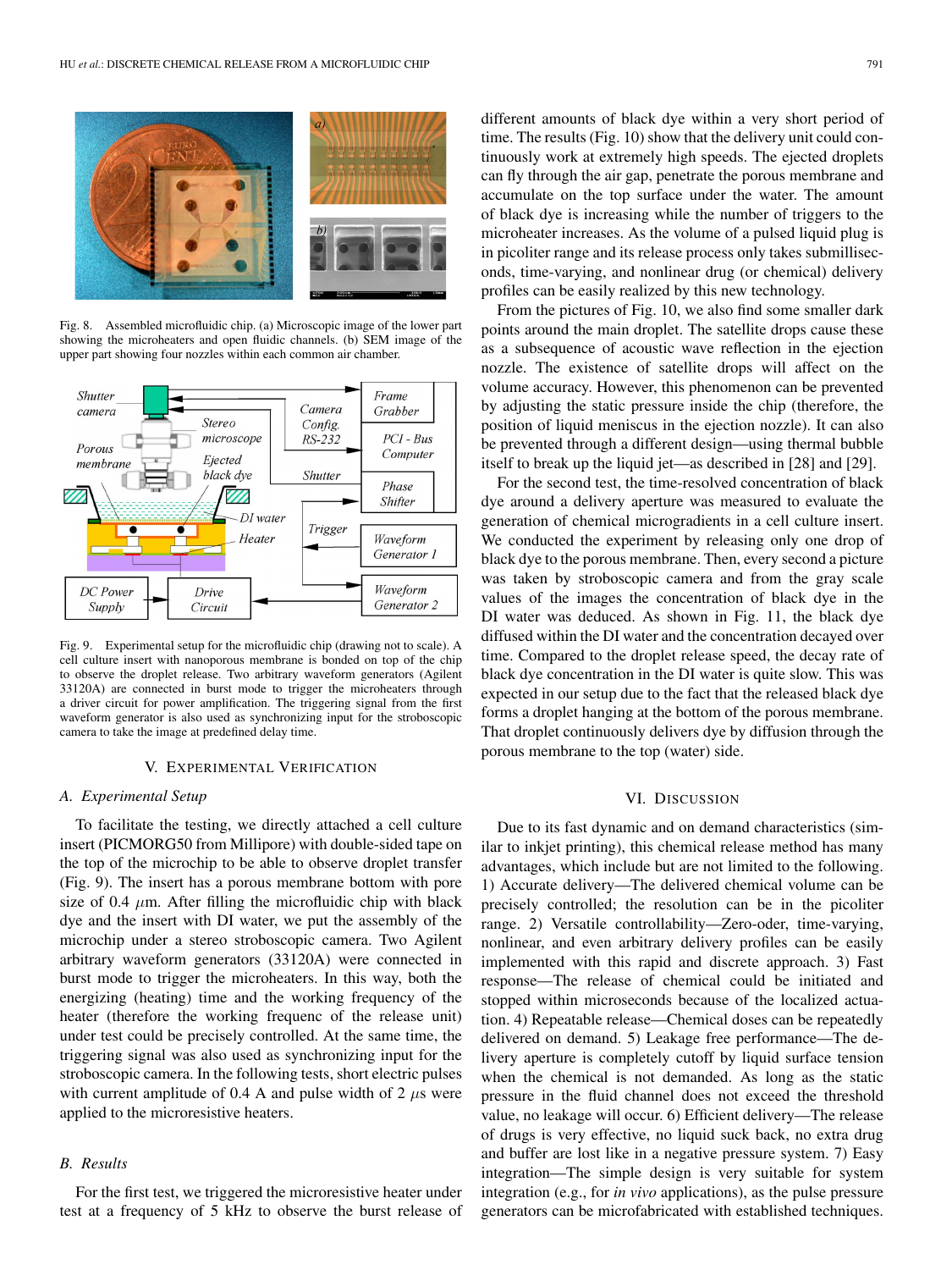

Fig. 10. Top view of the porous membrane after different numbers of black dye droplets are delivered to the bottom of it.  $T$  is the delay time for the stroboscopic image recording that was counted from the first triggering pulse; N stands for the number of trigger signals sent to the microheater (at 5 kHz).



Fig. 11. Time-resolved concentrations (inverted gray level) of black dye (left) around a release aperture (right) after one drop of dye is released from the microchip. The center of the release aperture is located at a position of  $400 \mu m$  from the left side of the observed area. The inverted gray scale values are obtained by a horizontal line cut through the center of the release aperture for each image.

8) Multiple applications—Based on the same working principle, new microfluidic devices and platforms capable of precise volume/concentration control can be built for biomedical diagnostics and analytical chemistry.

## VII. CONCLUSION

A novel microfluidic method for temporal and localized chemical release has been demonstrated in this paper. Using hydrophobic air chamber as a reversible burst valve and combining it with a burst liquid jet generator, this method can discretely release picoliter volume of chemicals on demand. Significances of this technology include versatile controllability, leakage free operation, high resolution, and fast response. A microfluidic chip based on this new technology is designed, fabricated and tested by making use of thermal bubble actuation. Spatial resolution of 100  $\mu$ m, minimum release volume of 20 pL, and maximum release frequency of 5 kHz are achieved in black dye release. This leakage blocking by air gap technique is not limited to the thermal bubble actuation. It is also applicable to piezoelectric or electrostatic actuation for a wide range of temperature-sensitive biochemical release. Future work will be dedicated to the various applications of

the presented technology, such as for controlled delivery of drugs and neurotransmitters to the muscle cells and neurons in pharmacological research and for generation of chemical microgradients in cell cultures and tissue regrowth.

## ACKNOWLEDGMENT

The authors would like to thank Dr. M. Stelzle, Dr. A. Stett, and S. Zibek at the Natural and Medical Sciences Institute, University of Tuebingen, Germany, for discussions and cooperation with the project. These devices were fabricated in the Cleanroom Service Centre at the Institute of Microsystem Technology and the Institute for Micromachining and Information Technology, Germany.

#### **REFERENCES**

- [1] S. Razzacki, P. Thwar, M. Yang, V. Ugaz, and M. Burns, "Integrated microsystems for controlled drug delivery," *Adv. Drug Deliv. Rev.*, vol. 56, no. 2, pp. 185–198, 2004.
- [2] A. Grayson, I. Choi, B. Tyler, P. Wang, H. Brem, M. Cima, and R. Langer, "Multi-pulse drug delivery from a resorbable polymeric microchip device," *Nat. Mater.*, vol. 2, no. 11, pp. 767–772, Nov. 2003.
- [3] K. Soppimath, C. Tan, and Y. Yang, "pH-Triggered thermally responsive polymer core-shell nanoparticles for targeted drug delivery," *Adv. Mater.*, vol. 17, no. 3, pp. 318–323, Feb. 2005.
- [4] D. Maillefer, H. van Lintel, G. Rey-mermet, and R. Hirschi, "A highperformance silicon micropump for an implantable drug delivery system," in *Proc. IEEE MEMS*, 1999, vol. 12, pp. 541–546.
- [5] L. Brannon-Peppas, "Polymers in controlled drug delivery," *Med. Plast. Biomater.*, vol. 4, no. 6, pp. 34–44, 1997.
- [6] J. West, "Drug delivery: Pulsed polymers," *Nat. Mater*, vol. 2, no. 11, pp. 709–710, Nov. 2003.
- [7] A. Grayson, R. Shawgo, Y. Li, and M. Cima, "Electronic MEMS for triggered delivery," *Adv. Drug Deliv. Rev.*, vol. 56, no. 2, pp. 173–184, 2004.
- [8] J. Santini, Jr., M. Cima, and R. Langer, "A controlled-release microchip," *Nature*, vol. 397, no. 6717, pp. 335–338, Jan. 1999.
- [9] X. Cao, S. Lai, and J. Lee, "Design of a self-regulated drug delivery device," *Biomed. Microdevices*, vol. 3, no. 2, pp. 109–118, Jun. 2001.
- [10] D. McAllister et al., "Microfabricated needles for transdermal delivery of macromolecules and nanoparticles: Fabrication methods and transport studies," *Proc. Nat. Acad. Sci.*, vol. 100, no. 24, pp. 13755–13760, Nov. 2003.
- [11] P. Griss and G. Stemme, "Side-opened out-of-plane microneedles for microfluidic transdermal liquid transfer," *J. Microelectromech. Sys.*, vol. 12, no. 3, pp. 296–301, Jun. 2003.
- [12] M. Peterman, J. Nooland, M. Blumenkranz, and H. Fishman, "Localized chemical release from an artificial synapse chip," *Proc. Nat. Acad. Sci.*, vol. 101, no. 27, pp. 9951–9954, Jul. 2004.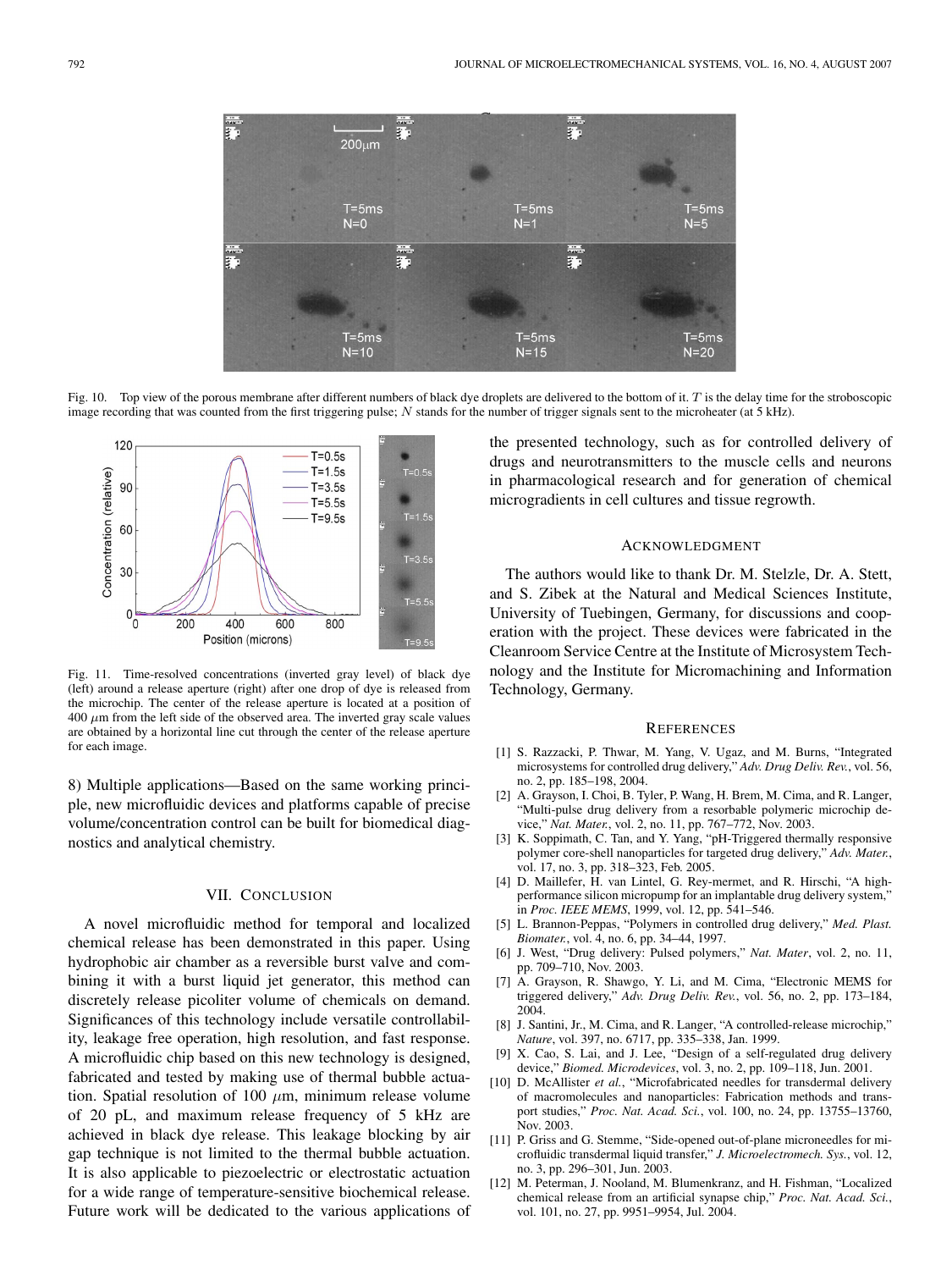- [13] M. Peterman *et al.*, "Localized neurotransmitter release for use in a prototype retinal interface," *Invest. Ophthalmol. Vis. Sci.*, vol. 44, no. 7, pp. 3144–3149, Jul. 2003.
- [14] J. Noolandi, M. C. Peterman, P. Huie, C. Lee, M. S. Blumenkranz, and H. A. Fishman, "Towards a neurotransmitter-based retinal prosthesis using an inkjet print-head," *Biomed. Microdevices*, vol. 5, no. 3, pp. 195– 199, Sep. 2003.
- [15] H. Kaji, M. Nishizawa, and T. Matsue, "Localized chemical stimulation to micropatterned cells using multiple laminar fluid flows," *Lab Chip*, vol. 3, no. 3, pp. 208–211, Aug. 2003.
- [16] S. Metz, A. Bertsch, D. Bertrand, and P. Renaud, "Flexible polyimide probes with microelectrodes and embedded microfluidic channels for simultaneous drug delivery and multi-channel monitoring of bioelectric activity," *Biosens. Bioelectron.*, vol. 19, no. 10, pp. 1309–1318, May 2004.
- [17] J. Chen, K. Wise, J. Hetke, and S. Bledsoe, Jr., "A multichannel neural probe for selective chemical delivery at the cellular level," *IEEE Trans. Biomed. Eng.*, vol. 44, no. 8, pp. 760–769, Aug. 1997.
- [18] S. Zibek, P. Koltay, M. Hu, R. Zengerle, W. Nisch, A. Stett, and M. Stelzle, "Localized functional chemical stimulation of TE 671 cells adherent on nanoporous membrane by calcein and acetylcholine," *Biophys. J.-Biophys. Lett.*, to be published.
- [19] D.-S. Meng, T. Cubaud, C.-M. Ho, and C.-J. C. Kim, "A membrane breather for micro fuel cell with high concentration methanol," in *Proc. Hilton Head: A Solid State Sensor, Actuator and Microsyst. Workshop*, Hilton Head Island, SC, 2004, pp. 141–144.
- [20] A. Asai, "Three-dimensional calculation of bubble growth and drop ejection in a bubble jet," *Trans. ASME, J. Fluids Eng.*, vol. 114, no. 4, pp. 638– 641, 1992.
- [21] A. Asai, "Bubble dynamics in boiling under high heat flux pulse heating," *Trans. ASME, J. Heat Transfer*, vol. 113, no. 4, pp. 973–979, 1991.
- [22] G. Castellan, *Physical Chemistry*, 3rd ed, vol. 89. London, U.K.: Addison-Wesley, 1983.
- [23] J. Dijksman, "Hydrodynamics of small tubular pumps," *J. Fluid Mech.*, vol. 139, pp. 173–191, 1984.
- [24] R. Badie and D. Lange, "Mechanism of drop constriction in a drop-ondemand inkjet system," *Proc. R. Soc. Lond. A, Math. Phys. Sci.*, vol. 453, no. 1967, pp. 2573–2581, Dec. 1997.
- [25] J. Fromm, "Numerical calculation of the fluid dynamics of drop-ondemand jets," *IBM J. Res. Develop.*, vol. 28, no. 3, pp. 322–333, May 1984.
- [26] S. Middleman, *Modeling Axisymmetric Flows—Dynamics of Films, Jets, and Drops*. London, U.K.: Academic, 1995.
- [27] B. Bohl, R. Steger, R. Zengerle, and P. Koltay, "Multi-layer SU-8 lift-off technology for microfluidic devices," *J. Micromech. Microeng.*, vol. 15, no. 6, pp. 1125–1130, Jun. 2005.
- [28] F. Tseng, C. Kim, and C. Ho, "A high-resolution high-frequency monolithic top-shooting microinjector free of satellite drops—Part I: Concept, design, and model," *J. Microelectromech. Syst.*, vol. 11, no. 5, pp. 427– 436, Oct. 2002.
- [29] F. Tseng, C. Kim, and C. Ho, "A high-resolution high-frequency monolithic top-shooting microinjector free of satellite drops—Part II: Fabrication, implementation, and characterization," *J. Microelectromech. Syst.*, vol. 11, no. 5, pp. 437–447, Oct. 2002.



**Timo Lindemann** received the Diploma degree in microsystem technology from the Department of Microsystems Engineering (IMTEK), University of Freiburg, Freiburg, Germany, in 2002. His thesis involved research on the temperature distribution in microhotplates.

From August 2002 to February 2006, he was a Ph.D. student at the IMTEK—Laboratory for Microelectromechanical Systems Applications, where he worked within the "IDEAL" project developing a new kind of 1-in thermal bubble jet printhead and

dealing with the 3-D computational fluid dynamic simulations of free jet dosage systems. In February 2006, he joined Robert Bosch GmbH, Stuttgart Sindelfingen, Germany.



**Thorsten Göttsche** received the Diploma degree in mechanical engineering, focusing on the subject piezoelectrically controlled microvalves, from the University of Stuttgart, Stuttgart, Germany, in 2001.

In 1999, he worked for six months at Nihon Kohden Corporation, Tokyo, Japan, in the Microsensor Department. Since 2001, he has been a member of the Microfluidics Department at the Institute for Micromachining and Information Technology of the Hahn-Schickard-Gesellschaft, Villingen-Schwenningen, Germany. His main scien-

tific focus is on assembly technology and microfluidics, particularly drug delivery systems.



**Min Hu** (M'99) received the Ph.D. degree in precision instruments from Tsinghua University, Beijing, China, in 1997.

From 1997 to 2001, he was with Nanyang Technological University, Singapore, working on research and development of miniature electromechanical systems. From 2001 and 2002, he was a Research Scientist with the University of Central Florida. Currently, he is a Senior Scientist in the Department of Microsystems Engineering, University of Freiburg, Freiburg, Germany. His research and development

interests include microactuators and sensors, microfluidic devices and systems, microfabrication, miniature linear/spherical motors, precision motion control, and intelligent mechatronic systems.



**Joerg Kohnle** received the degree in physical engineering from the University of Applied Sciences (UAS) of Zwickau.

He has a proven track record as Project Manager in the Microfluidics Group of the Institute for Micromachining and Information Technology of the Hahn-Schickard-Gesellschaft, Villingen-Schwenningen, Germany, working on various projects involving precision dosage systems, making him an expert in the field of microfluidics with more than six years experience in the field.